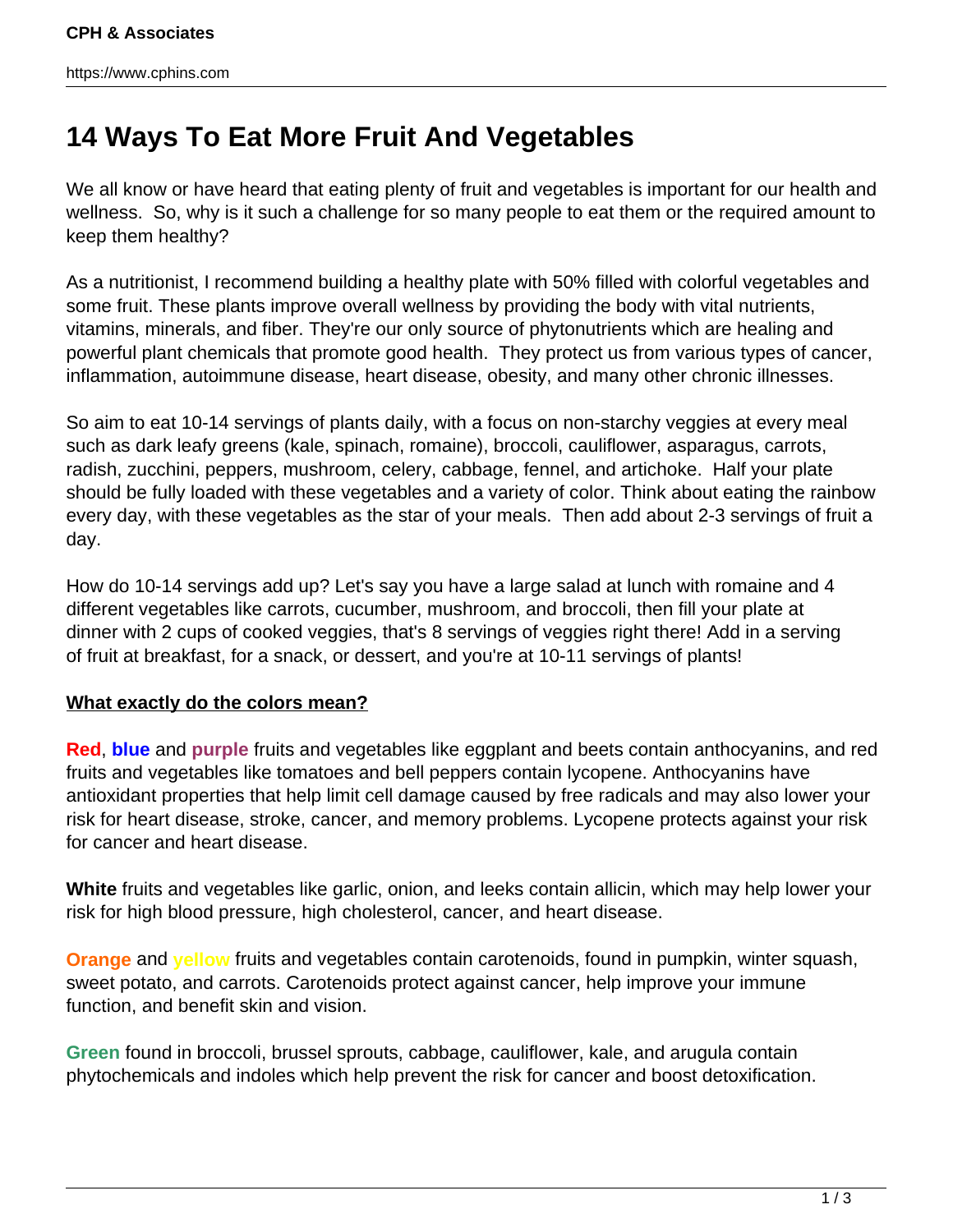As a nutritionist and wellness coach, I help educate my clients on the powerful healing effects of food so they can make better choices. Now you know what a wealth of health it is to eat fruit and vegetables. And eating the rainbow daily literally is your personal food pharmacy. If you are having trouble finding ways to add more fruit and veggies to your meals, here are simple ideas to incorporate them every day!

## **14 Nutritionist Recommendations to Eat your Way to Good Health!**

- 1. Enjoy a breakfast smoothie with dark leafy greens like spinach or kale, frozen berries, and banana. (keep fruit to 1 c serving)
- 2. Make a veggie wrap or sandwich with roasted vegetables on a whole grain tortilla or bread.
- 3. Add vegetables to your pizza slice. Try broccoli, mushrooms, spinach, tomato, peppers, and zucchini.
- 4. Grill colorful vegetable kabobs with tomato, peppers, mushrooms, and onions.
- 5. Keep a colorful fruit bowl in eyes view wherever possible. What you see you will eat.
- 6. Have a vegetable omelet stuffed with an abundance of vegetables like spinach, mushroom, peppers, tomato, and avocado.
- 7. Enjoy sliced veggies with hummus or guacamole dip. Try carrots, celery, cucumber, peppers, cauliflower, broccoli, radish, etc.
- 8. Add vegetables to your sandwiches. (dark leafy greens like romaine or spinach, tomato, avocado, fermented pickles)
- 9. Add fresh fruit to your yogurt, pancakes, and cereal.
- 10. Top a sweet potato with broccoli, beans, and salsa.
- 11. Enjoy a side salad and hearty cup of soup for lunch. Lentil, split pea, vegetarian chili, butternut squash, or just vegetables are great options.
- 12. Have zucchini noodles (zoodles) or lasagna, broccoli or cauliflower rice or mash instead of pasta, rice, and potatoes.
- 13. Have fruit for dessert. Freeze bananas and avocado for healthy ice cream options.
- 14. Stock up on organic frozen fruits & vegetables so you always have quick, healthy meal options on hand.

So, you heard it straight from the nutritionist…eat more plants! But, now you know how easy it is to add good health to your meals every day. What are some ways you'll get started this week? As always, I'd love to hear from you and your favorite ways to add vegetables and fruit to your meals!

To your health & happiness, xoxo,

Amy